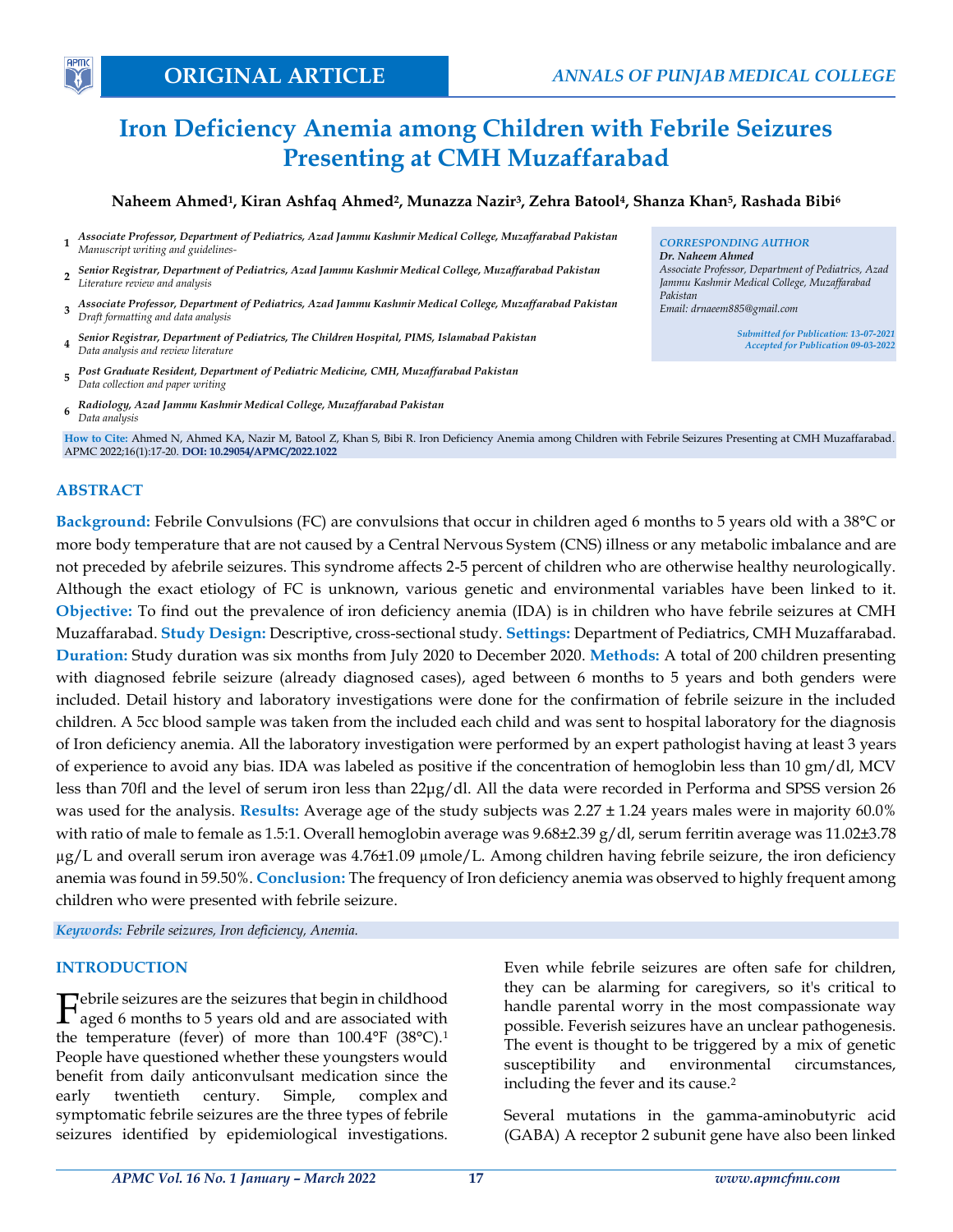to febrile seizures as previous studies.3 Delay in the development, discharge after 28 days from the neonatal unit of the hospital, viral infection, day care attendance, febrile seizures related family history, specific immunizations, and probably the deficiencies of the zinc and iron are all the febrile seizures' risk factors.4-6

About half of all pre-school children in underdeveloped countries suffer from anemia, which is caused mostly by iron deficiency. The most frequent nutritional and hematological illness of infants and of early childhood is iron deficiency anaemia.7,8 One study of febrile seizures found zinc levels in the blood were found to be the significantly lower in cases with FS in contrast to controls (without febrile seizures), $9$  while in another study, Children having FS are about significantly more (twice) likely to have iron deficiency anemia as children having febrile illness contrast to those who did not have seizures.10 Anemia affects 293 million children globally, with a proportion of 47.4 percent in preschool-aged children.11 Iron deficiency is the leading cause of anemia and according to an estimation 30% of worldwide population suffers from iron deficiency anemia (IDA), and most affected are living in developing nations.<sup>11</sup> According to Pakistan National Nutrition survey, 65% children between age 760 months had iron deficiency anemia.<sup>12</sup> Synthesis of hemoglobin and functions of various enzymes involved in neurochemical reactions require iron. As per above scenarios the iron deficiency can therefore lead to many neurological disturbances like febrile seizures. As the iron deficiency anemia is of great concern for development and growth of children, so it has been decided to conduct this study to find out how common iron deficiency anemia is in children who have a febrile seizure in the local population. As majority of our population belong to rural areas and poor socioeconomic status where proper nutritional needs of infants cannot be met, so there is a need of a local study to determine the magnitude of the problem. The results of this study not show the local status regarding the problem. Although previously it is established but locally, we are missing the statistics regarding this and also majority of our population belong to low socioeconomic status, so I am expecting higher percentage in our population. Then on the basis of the results, our public can be encouraged for proper nutrition to children and early screening and managing these particular patients in order to reduce the complications of anemia.

## **METHODS**

This was Descriptive, Cross-sectional study conducted at Department of Pediatrics, CMH, Muzaffarabad Pakistan, during a period of (Six months) from July 2020 to December 2020.

Sample size was 200 keeping 52.5%<sup>14</sup> prevalence of IDA in children having febrile seizures, confidence interval 95% and margin of error 7%. According to WHO formula for the calculation of sample size by using nonprobability, consecutive sampling technique.

A All the children presenting with diagnosed febrile seizure (already diagnosed cases), aged between 6 months to 5 years and both gender (male/female) were included in the study.

All the children presenting with seizures due to proven CNS Infections, known hemoglobinopathies, personal or family history of any type of seizures i.e., epilepsy and children with neurological deficits and delay developmental were excluded from the study.

In the current study all the children fulfilling the inclusion criteria i.e., children presenting with febrile seizure were enrolled in the study through OPD and emergency department of CMH, Muzaffarabad. Permission from hospital ethics committee was taken and the parents of the children provided signed informed permission. Detail history and laboratory investigations were done for the confirmation of febrile seizure in the included children. A 5cc blood sample was taken from the included each child and was sent to hospital laboratory for the assessment of Iron deficiency anemia. All the laboratory investigation were performed by an expert pathologist having at least 3 years of experience to avoid any bias. If the concentration of Hemoglobin less than 10 gm/dl, MCV less than 70fl and the level of serum iron less than 22μg/dl, iron deficiency anemia was considered positive. All the data regarding gender, age, socio economic status, residence, family history of seizures and history of iron supplement intake were recorded in Performa. To eliminate bias in the study results, exclusion criteria were used. All the recorded information on Performa was entered in statistical software SPSS version 26.

## **RESULTS**

The participants in this study ranged in age of six months to five years old, with the mean age of 2.27 1.24 years. The majority of the patients, 118 (59.0%), were between the ages of 6 months and two years. The male to female ratio was 1.5:1 among the 200 participants, with 60.0% males and 40.0% females. Mean hemoglobin levels were 9.68±2.39 g/dl. Mean serum ferritin levels were 11.02 $\pm$ 3.78  $\mu$ g/L. Mean serum iron ( $\mu$ mole/L) was 4.76±1.09. Distribution of patients according to residence and socioeconomic status and distribution of patients according to family history of seizures and history of iron supplement is shown in table 1.

Iron deficiency anemia affects 59.50 percent of children who have a febrile seizure as shown in Figure 1.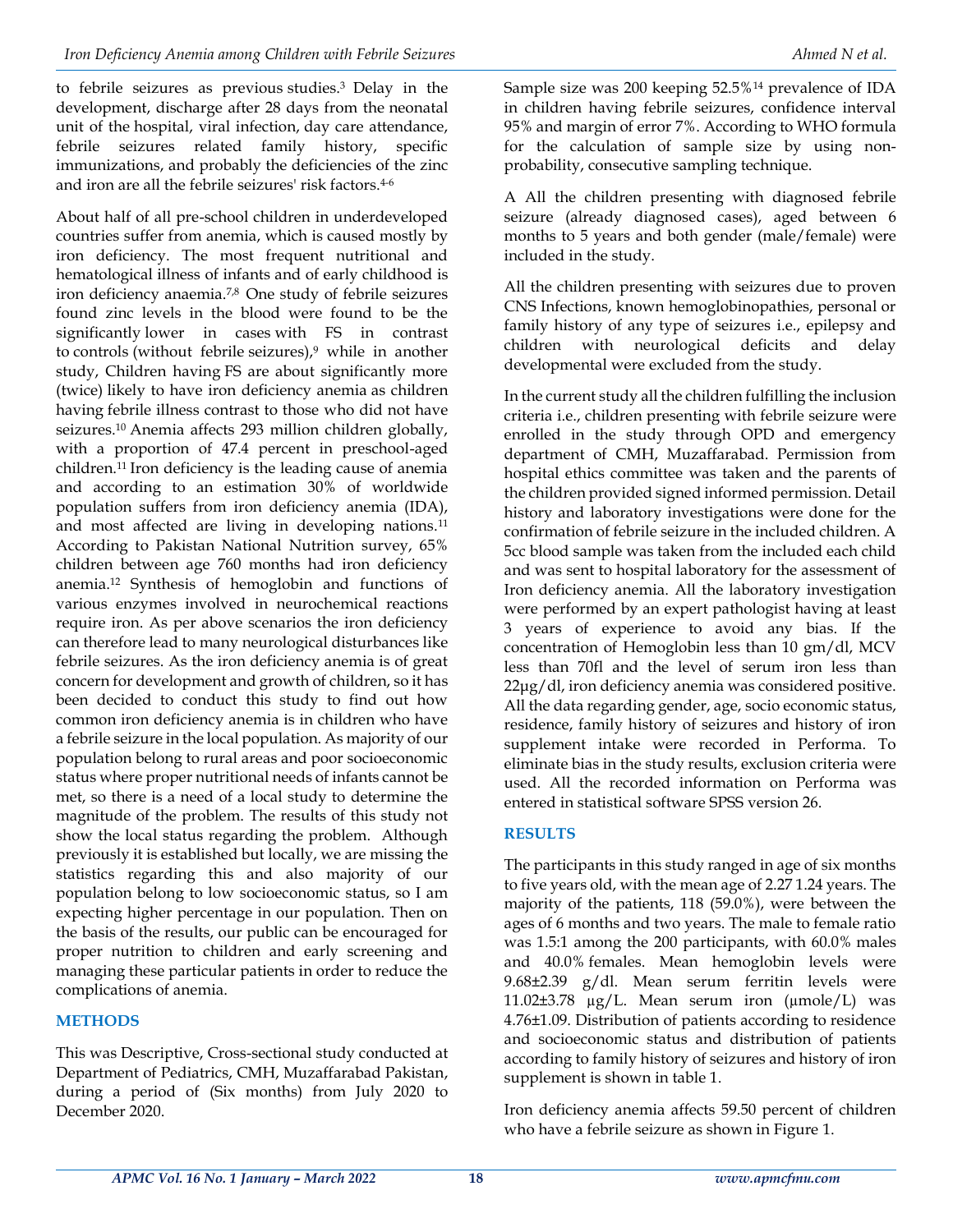#### **Table 1: Descriptive statistics of the demographic variable (n = 150)**

| <b>Variables</b>                     |         | <b>Statistics</b>     |  |
|--------------------------------------|---------|-----------------------|--|
| Age                                  |         | $2.27 \pm 1.24$ years |  |
| Gender                               | Males   | 120 (60.0%)           |  |
|                                      | Females | 80 (40.0%)            |  |
| Residence                            | Rural   | 92 (46.0%)            |  |
|                                      | Urban   | 108 (54.0%)           |  |
| Socioeconomic status                 | Poor    | 46 (23.0%)            |  |
|                                      | Middle  | 100 (50.0%)           |  |
|                                      | Upper   | 54 (27.0%)            |  |
| Family history of<br>seizures        | Yes     | 57 (28.5%)            |  |
|                                      | No      | 143 (71.5%)           |  |
| <b>History of iron</b><br>supplement | Yes     | 33 (16.5%)            |  |
|                                      | No      | 167 (83.5%)           |  |

#### **Figure 1: Iron deficiency anemia among children of febrile seizure (n = 150)**



Stratification of iron deficiency with respect to age groups and gender, residence, socioeconomic status, family history of seizures and history of iron supplement. Table 2.

## **Table 2: Stratification of iron deficiency anemia with respect to age groups (n = 150)**

| <b>Variables</b>       |                     | Iron<br>Deficiency |    | P-    |  |
|------------------------|---------------------|--------------------|----|-------|--|
|                        |                     | Anemia             |    | value |  |
|                        |                     | Yes                | No |       |  |
| Age groups             | 6 months to 2 years | 66                 | 52 | 0.218 |  |
|                        | 3-5 years           | 53                 | 29 |       |  |
| Gender                 | Male                | 80                 | 40 | 0.011 |  |
|                        | Female              | 39                 | 41 |       |  |
| Residence              | Rural               | 55                 | 37 | 0.940 |  |
|                        | Urban               | 64                 | 44 |       |  |
|                        | Poor                | 35                 | 11 |       |  |
| Socioeconomic          | Middle              | 48                 | 52 | 0.003 |  |
| status                 | Upper               | 36                 | 18 |       |  |
| <b>Family history</b>  | Yes                 | 38                 | 19 | 0.192 |  |
|                        | No                  | 81                 | 62 |       |  |
| <b>History of iron</b> | Yes                 | 15                 | 18 | 0.072 |  |
| supplement             | No                  | 104                | 63 |       |  |

## **DISCUSSION**

More over a quarter of the world's population suffers from iron insufficiency, commonest nutritional deficiencies shortfall. Many physiological activities require iron, particularly oxygen binding and transport, gene control, growth of the cell its differentiation, reactions of the enzymes and the synthesis of the neurotransmitter.<sup>13</sup> Iron deficiency promotes neuronal function and, as a result, raises the likelihood of convulsions also. This study has shown the Iron deficiency anemia affects 59.50 percent of children who have febrile seizures. Consistently El-Shafie AM *et al*<sup>14</sup> reported that the prevalence of IDA higher significantly among the case study group 52.5% in contrast to the controls 20%. On other hand Sultan T *et al*<sup>10</sup> also conducted the case control study and they reported that the children with iron deficiency anemia were found in 93 (46.5%) of cases and 56 (28%) of controls, and children having iron deficiency anemia had higher likelihood of the seizures than children lacking anemia, according to the odds ratio of 2.235. in the line of this study Hussain AW *et al*<sup>7</sup> also reported that in the group suffering febrile seizures, 58% of the cases were anemic, with a hemoglobin concentration <10gm/dL, and 59% of the cases had lower concentration of the plasma ferritin <10ng/dL, while in 39% cases of the control group were anemic, with hemoglobin levels  $\leq 10$  gm/dL, and 26% children had lower level of the plasma ferritin < 10ng/dL.<sup>7</sup> On other hand in the study of Addil F *et al*<sup>15</sup> demonstrated that the iron deficiency anemia affects more than half of the children who experience febrile seizures and the females had a higher rate of iron deficiency linked with febrile seizures (62.2%) than boys (56.6%), although the discrepancy was not significant statistically. In the first five years of life, febrile seizures are the most prevalent type of seizure, and numerous factors that enhance seizure risk have been reported. In this study mean age of the cases was 2.27 1.24 years and males were 60.0% of all study subjects. These findings were almost similar to the study of Sultan T *et al*<sup>10</sup> as the average age of the cases was 2.081.07 years, whereas the average age of the controls was 3.21.69 years, followed by there were 130 males and 70 were female children in the cases, and there were 145 males and 55 females children in the controls. Similarly in the study of Hussain AW *et al*7 demonstrated that the participants of the febrile seizures group, average age was 30.73+ 20.69 months, with 71% cases under the age of 36 months, whereas the average age was  $29.47 +20.99$ months of the cases of control group, with 71% children under the age of 36 months, although in the group of febrile seizures, males were 74% and females were 26%, whereas in the group of controls males were 73% and females were 27%. In this study most of the cases had lower socioeconomic status, rural residency,